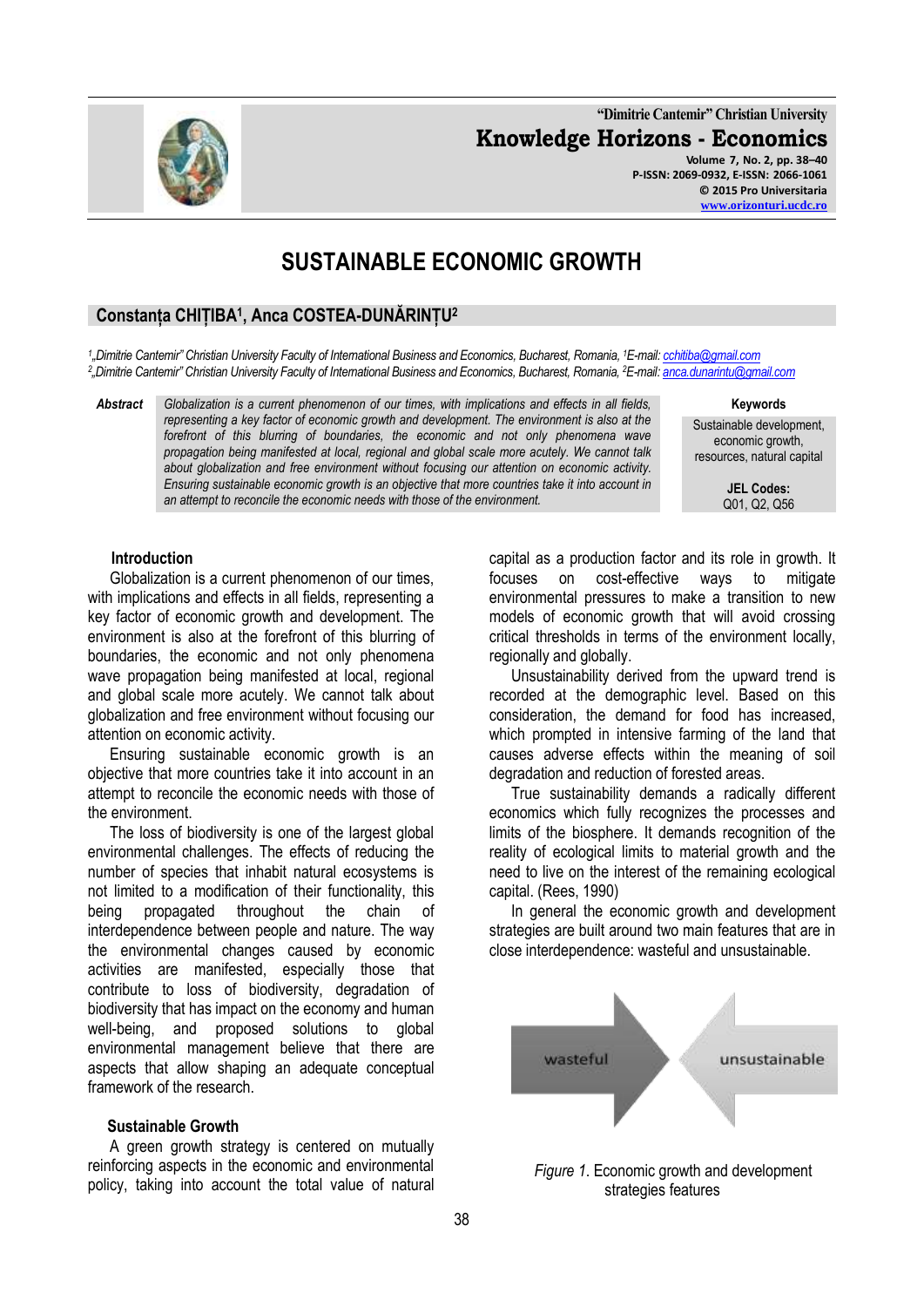## (*Source*: own interpretation)

For example, biodiversity is an important contributor to workflows that provide essential water resource for people. There has been recently demonstrated the ability of some ecosystems to provide services as wastewater treatment in better economic efficiency than if they used treatment plants. Filtration and treatment stations for drinking water were exceeded by the stable ecosystems watershed territory in terms of economic efficiency. For example, the water supply of the New York metropolis, with a population of 9 million inhabitants, is achieved by protecting catchment Catskills, avoiding the expense of 6-8 billion for construction and operation of a treatment plant.

The wasteful character in terms of economic growth process reflects on natural capital, acting as a resource for economic activity that is often managed inefficiently.

Production and consumption processes are often wasteful, too. This is particularly evident in the energy sector. Existing energy efficient technologies can be expensive, but is an effective way to reduce energy consumption in new buildings by at least 30 percent. For example, construction of new buildings in terms of energy efficiency could reduce energy costs by more than 50%, while the cost of construction would be increased by only 10%.

Another important issue is the waste originating from the food industry in developing countries, where, because of a well-oiled logistics process, between 15 and 30% of food is lost before it reaches the market.

In high-income countries, one third of food is wasted by losses in supermarkets and homes.

Sustainable economic growth has the potential to make economic and environmental challenges through the provision of new sources of growth, in line with sustainable development. That potential in highlighted in the figure below.





*Source:* OECD (2011). Towards Green Growth

*Productivity.* It refers to incentives provision for greater efficiency in use of resources and natural assets:

- Increasing productivity;
- Reduction of waste:
- Reducing energy consumption;
- To make resources available to the largest usable value.

*Innovation.* It envisages opportunities for innovation, stimulated by policies and framework conditions that allow new ways to address environmental issues.

*New markets.* In this case it is about creating new markets and sustaining them through a mobility of workers. The rigidity of the markets has shown to reduce the innovation process (Cotis, de Serres and Duval, 2010). New markets are developed through:

- Stimulate demand for green technologies, goods and services;

- The potential for creating new jobs.

*Reliance.* Boosting investor confidence through greater predictability and stability in the sense of showing how governments intend to deal with major environmental problems.

*Stability.* In this respect there are considering a series of measures such as:

More balanced macroeconomic conditions;

- Reduced volatility of resource prices;

- Supporting fiscal consolidation by reviewing the composition and efficiency of public spending and increase revenue through pollution price.

 In the European Union, in accordance with the principles of the Strategy Europe 2020 is a targeted economic growth and development process that aims at achieving three key aspects, namely: (Europa.eu)

 $\rightarrow$  smart growth, whose strands promoted are focused on knowledge and innovation, focusing on human resource and focusing on education, research and development and assimilation of new trends in terms of technology and production methods;

 $\rightarrow$  inclusive growth, based on supporting job creation, economic, social and territorial cohesion representing a basic pillar in this respect;

 $\rightarrow$  sustainable growth, promoting efficiency in all economic, social and environmental issues that can provide a competitive economy in terms of natural resource use.